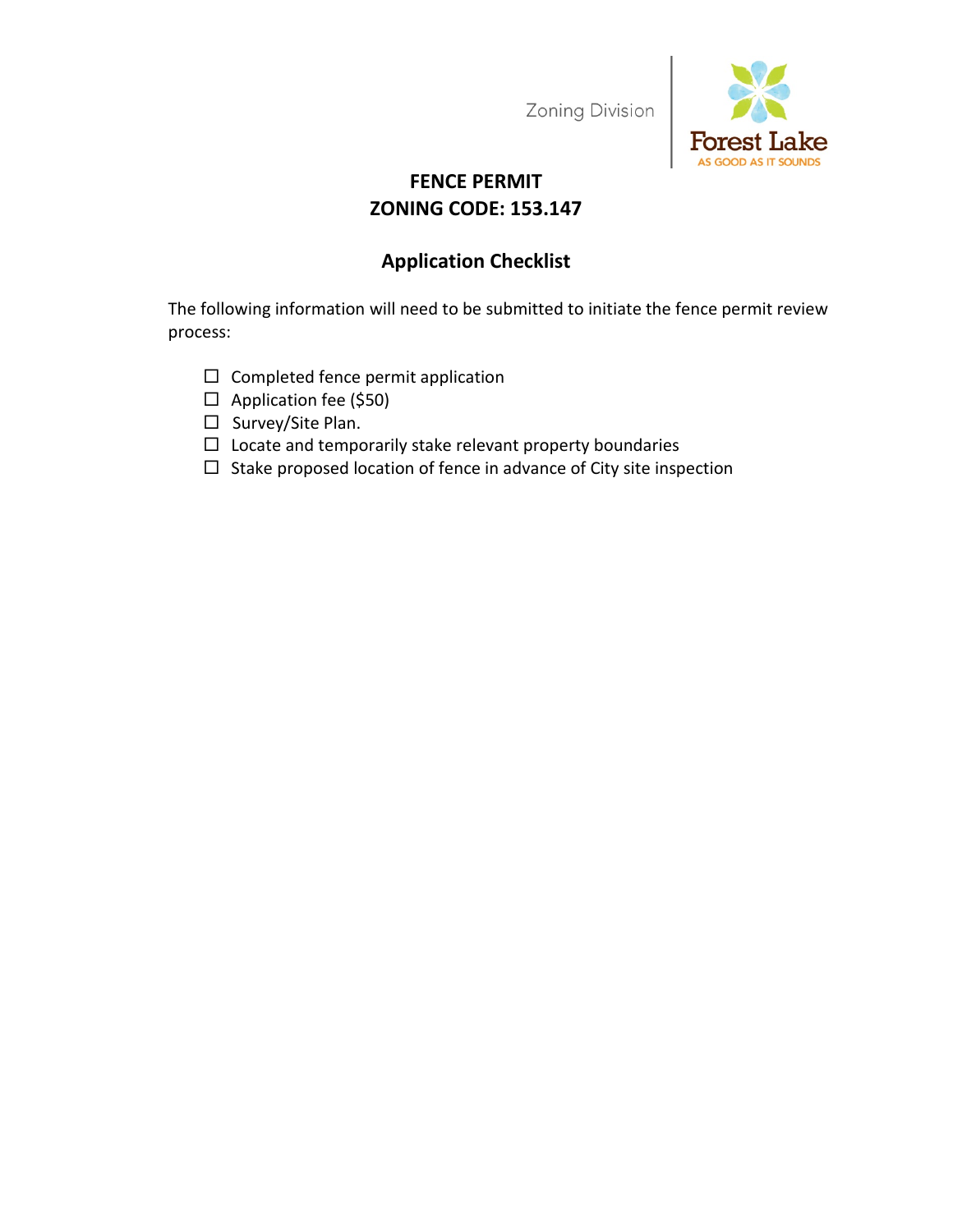Zoning Division



# **FENCE PERMIT ZONING CODE: 153.147**

Property owners planning to install a new fence will need to first obtain a permit and Certificate of Compliance from the City. Existing fences that are substantially altered (relocated, change in height or change in materials, etc.) may also require a permit.

- 1. *Fence Application*. The following information will need to be submitted along with a fence permit/Certificate of Compliance application:
	- a. *Fence Details.* Applicants must indicate specific details including location, height and type of materials.

The following are allowable materials for residential fences:

- i. Treated wood, cedar, or redwood
- ii. Simulated wood
- iii. Decorative brick or stone
- iv. Wrought iron or aluminum designed to simulate wrought iron
- v. Coated or non-coated chain link
- vi. Split rail; and
- vii. Other materials as approved by the City. Alternative forms of fencing in commercial areas may be allowed when safety or security is an issue.
- b. *Fence Height Requirements* (as measured from the fence owner's yard grade to the top of the fence):
	- i. Fences greater than six (6) feet in height may require a building permit and must conform to all setback and yard regulations in the same manner as building walls, unless located in a commercial or industrial district and approved by a conditional use permit.
	- ii. Fences  $5' 6'$  in height may be placed anywhere on a lot but not in the required front yard setback.
	- iii. Fences 4' in height or less may be placed anywhere on a lot, provided they comply with traffic visibility and are not lakeshore lots where no fence may be constructed in the required shoreline setback.
- c. *Survey/Site Plan*. Applicants must submit a property survey or site plan that shows where proposed fences will be located on the property. Submitted site plans must be scaled drawings. Proposed fences must be accurately shown on the survey/site plan where they are intended to be constructed.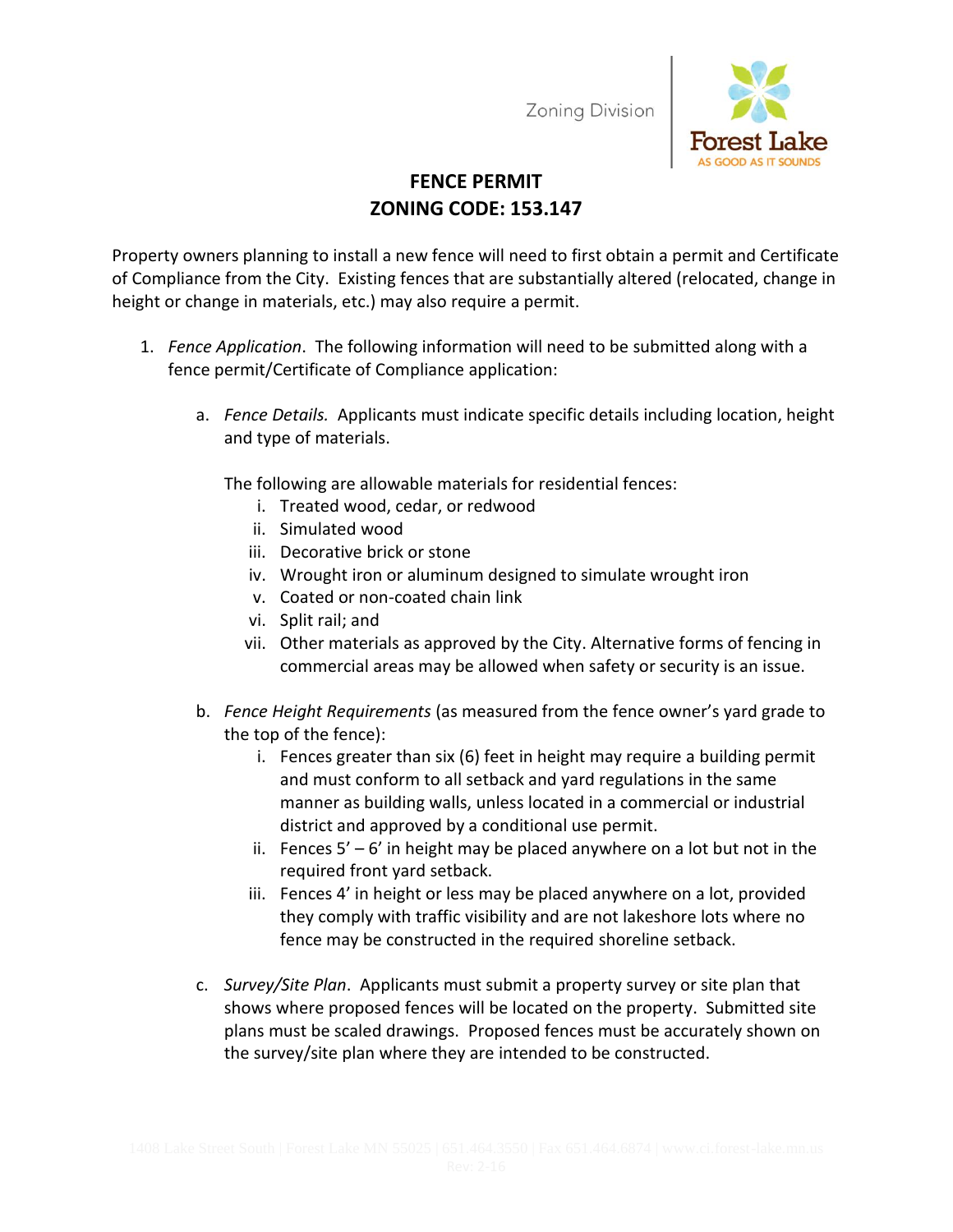- d. *Locate Property Corners.* Applicants will need to locate and expose the iron property corner markers (pins) prior to applying for fence permits. The city does not locate them for you. Metal detectors can be useful when locating iron property pins. Applicants may need to contact a land surveyor to re-establish or locate property pins if they cannot be located.
- 2. Fence location
	- a. Fences may be placed along a property line if there is no physical damage of any kind to the abutting property.
	- b. The installer of a fence on or within 3 feet of the property line must give consideration to the maintenance of the fence and yard. Unless given permission, the fence owner does the right to enter a neighbor's yard to conduct fence or landscaping maintenance.
	- c. Fences shall not restrict drainage or be placed in a public right-of-way.
- 3. Fence appearance
	- a. The finished side of fences shall face the neighboring property.

#### **City Review of Property**

A City inspector will physically review your proposed fence location as part of the application process. The inspector must be able to identify your exposed property pins before issuing a permit. City inspectors make every effort to review fence permit applications as quickly as possible. However, please be advised that reviews often take a few days and fence construction cannot start until a permit and Certificate of Compliance is issued.

#### **Approved Permits Issued**

The fence permit/Certificate of Compliance application fee is \$50 and approved applications can be picked up from the Zoning Division at the City Center, 1408 Lake Street South. Office hours are Monday - Friday, 8:00 AM - 4:30 PM. City staff can be reached at (651) 464-3550 if you have any questions regarding fence regulations or the fence permit application process.